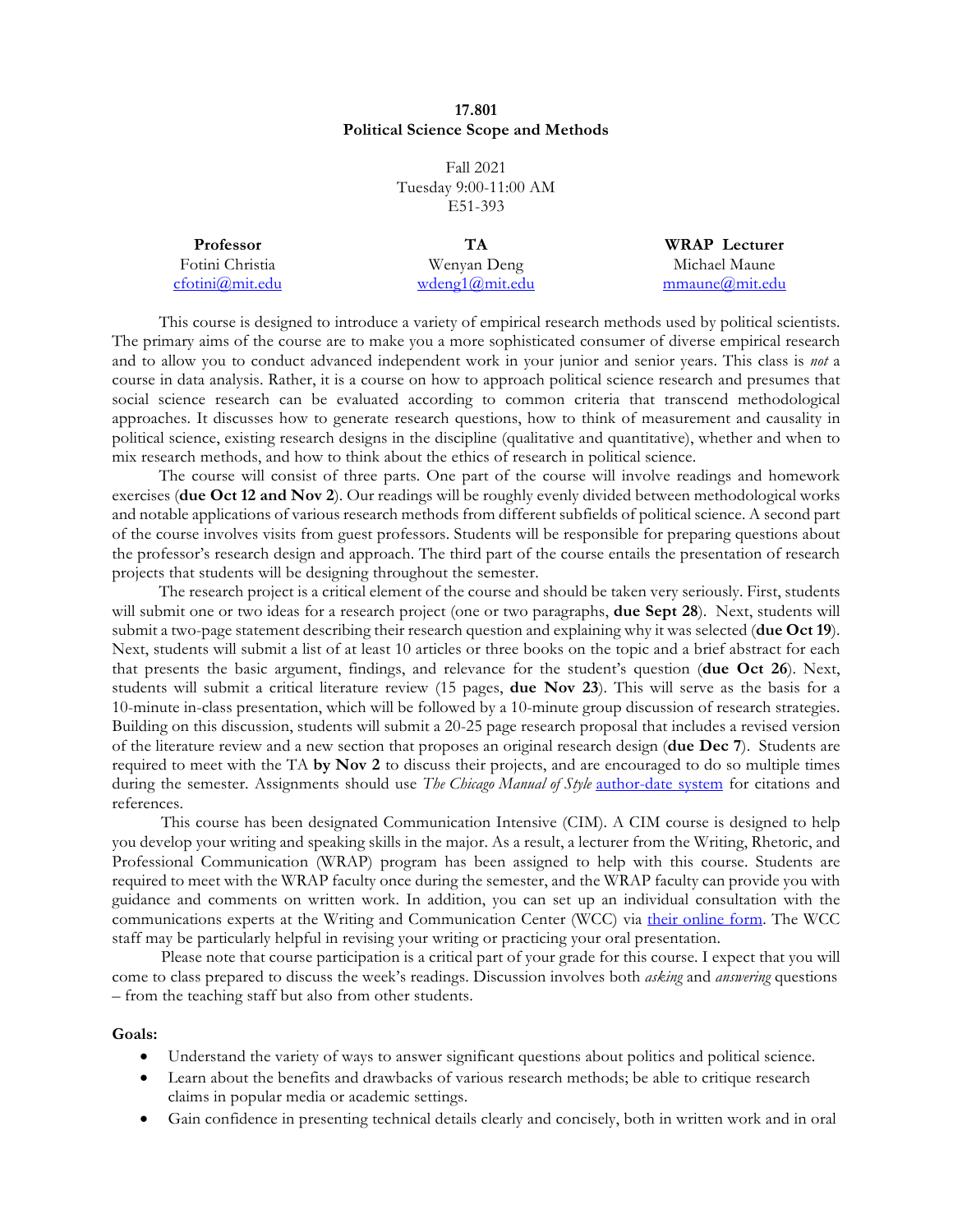presentation.

### **Required work and grading:**

Grades will be calculated based on performance on the following required assignments:

| $\bullet$ | 2 Exercises, due on Oct 12 and Nov 2:                                         | 10% (5% each) |
|-----------|-------------------------------------------------------------------------------|---------------|
|           | A short preliminary research ideas (1-2 paragraphs), due on September 28,     |               |
|           | followed by a complete research questions statement (2 pages), due on Oct 19: | $5\%$         |
|           | A literature review (15 pages), due on Nov 23:                                | 15%           |
|           | An in-class presentation, to be delivered on Nov 30 or Dec 7:                 | $10\%$        |
|           | A final research proposal (20-25 pages, including revised literature review), |               |
|           | due on December 7                                                             | 30%           |

Grades for each individual assignment will be based on the demonstrated progress in accomplishing the course's goals relative to the course schedule, on appropriate adherence to each assignment's guidelines. Extra credit will be given to works that go above and beyond the assignment's expectation.

In addition, attendance in class and active participation in class discussions are also required and will factor in grades calculation:

| • Complete attendance in all 13 lectures: | 15% |
|-------------------------------------------|-----|
| • Class participation:                    | 15% |

## **Submitting Assignments:**

All assignments must be submitted on Canvas prior to the beginning of class (9:00am EST) on their due date. They will be considered late if the submission has a time stamp later than 9:00am EST. Assignments will be penalized 1/3 of a grade for every 24 hours that they are late. All assignment should be sent as Word or PDF documents with the student's last name as the first part of the file name (e.g., Smith\_LiteratureReview.docx)

Please review MIT's Academic Integrity Policy. Violations of the policy will result in official Institute sanction.

## **Office Hours:**

Professor Christia will hold office hours by appointment in her office (E53-417). Wen will hold office hours every Tuesday from 11am–1pm in her office (E40-444b) or by appointment.

## **Recitations:**

Recitations will also be held weekly (tentatively Friday, time and room TBD; except November 26 for Thanksgiving). Recitation slides, if presented, will be posted online. Three recitations in November and December (tentatively Fridays, Nov 12 and 19 and Dec 3) will be led by the WRAP Lecturer, and will focus respectively on writing the literature review, preparing the presentation, and writing the research proposal. Students are especially encouraged to attend all three sessions.

## **Course Outline:**

All of the readings are available from the Canvas course website and should be completed prior to class on the day that they are listed.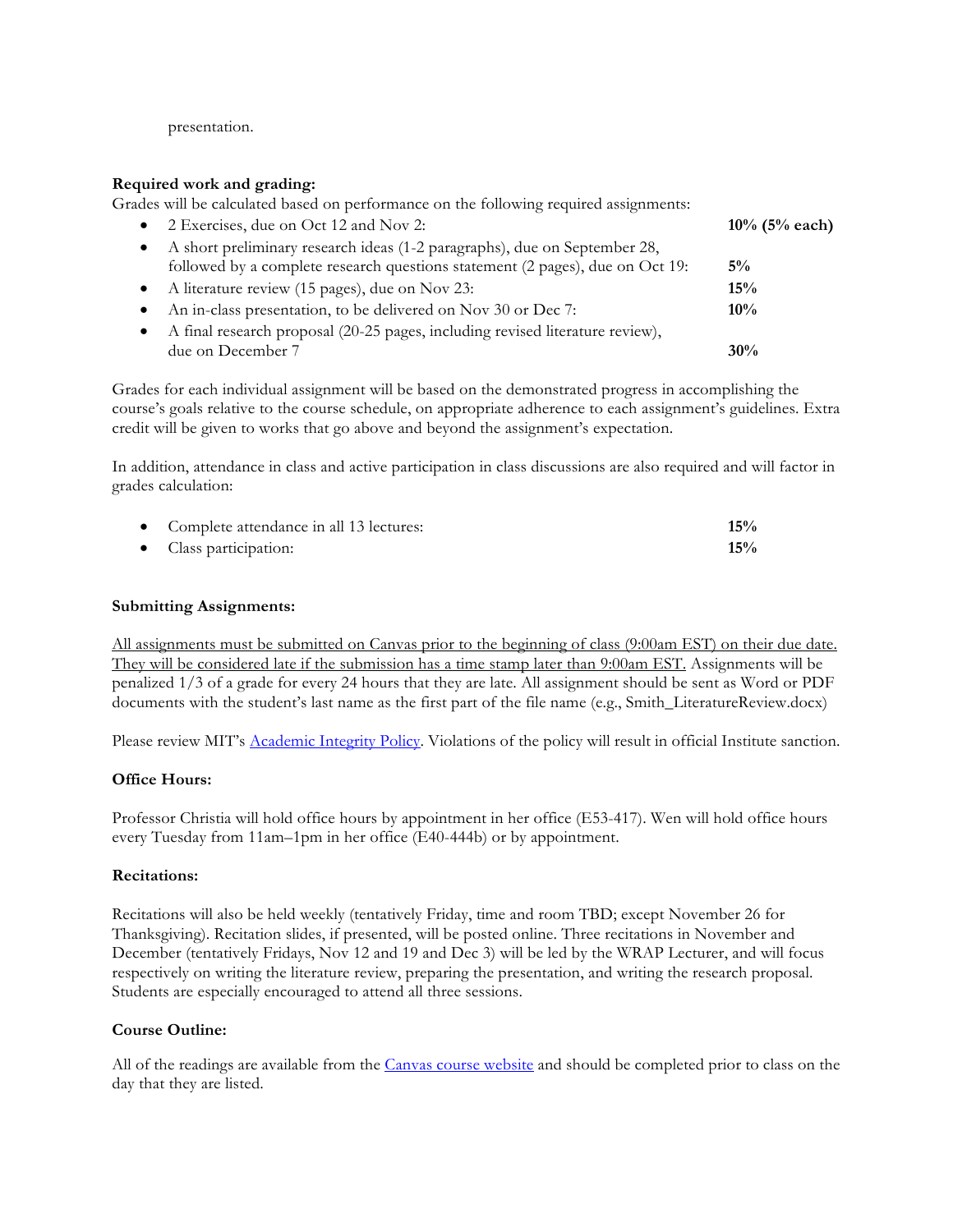## **1. Introductory Session (September 14)**

## **I: The Scientific Method**

### **2. Models and Theories in Political Science (September 21)**

Shively, W. Phillips. 2004. *The Craft of Political Research*. 6th edition. Upper Saddle River, NJ: Pearson. Chapters 1-2.

Gerring, John. 2012. *Social Science Methodology: A Unified Framework*. 2nd ed. New York: Cambridge University Press. xix-xxiii (Preface) and 1-23 (Chapter 1: "A Unified Framework").

Kellstedt, Paul M., and Guy D. Whitten, 2009. *The Fundamentals of Political Science Research.* 45-65 (Ch. 3: "Evaluating Causal Relationships").

#### **3. Generating Research Questions and Hypotheses (September 28)**

Gerring, *Social Science Methodology*, 27-57 (Chapter 2: "Beginnings") and 58-73 (Chapter 3: "Arguments"). Eidlin, Fred. 2011. "The Method of Problems versus the Method of Topics." *PS: Political Science & Politics* 44(4): 758-761.

Posner, Daniel N. 2004. "The Political Salience of Cultural Difference: Why Chewas and Tumbukas Are Allies in Zambia and Adversaries in Malawi." *American Political Science Review* 98(4): 529-545.

### *Note: Preliminary Research Ideas due, 1-2 paragraphs (September 28)*

## **4. Ethics and Political Research (October 5)**

Milgram, Stanley. 1965. "Some Conditions of Obedience and Disobedience to Authority," *Human Relations* 18: 57-76.

Zimbardo, Phillip. "A Pirandellian Prison," *New York Times Magazine,* April 8, 1973.

- (Read also this recent argument that the experiment was fraudulent. Optional reading: Zimbardo's response to the criticism.)
- Wood, Elisabeth Jean. 2006. "The Ethical Challenges of Field Research in Conflict Zones." *Qualitative Sociology* 29(3): 373–86.

Zimmer, Michael. "'But the Data Is Already Public': On the Ethics of Research in Facebook." *Ethics and Information Technology* 12, no. 4 (December 2010): 313–25.

## **II: Methods of Political Science Research**

# **5. Experiments, Statistical Analysis, and Case Studies (October 12)**

- Gerring, John. 2001. "Methods." In *Social Science Methodology: A Criterial Framework*, 200-230. Cambridge: Cambridge University Press.
- Enos, Ryan D. 2014. "Causal Effect of Intergroup Contact on Exclusionary Attitudes." *Proceedings of the National Academy of Sciences* 111(10): 3699-3704.
- Habyarimana, James, Macartan Humphreys, Daniel N. Posner, and Jeremy Weinstein. "Why Does Ethnic Diversity Undermine Public Goods Provision?" *American Political Science Review* 101, no. 04 (2007): 709–725.
- Blair, Graeme C., Christine Fair, Neil Malhotra, and Jacob Shapiro. 2013. "Poverty and Support for Militant Politics: Evidence from Pakistan." *American Journal of Political Science* 57(1): 30-48.

Holland, Alisha C. 2015. "The Distributive Politics of Enforcement." *American Journal of Political Science* 59(2): 357-371.

*Note: Exercise 1 due (October 12)*

## **III: Gathering Data**

### **6. Selecting and Sampling Cases (October 19)**

Seawright, Jason and John Gerring. 2008. "Case Selection Techniques in Case Study Research: A Menu of Qualitative and Quantitative Options." *Political Research Quarterly* 61(2): 294-308.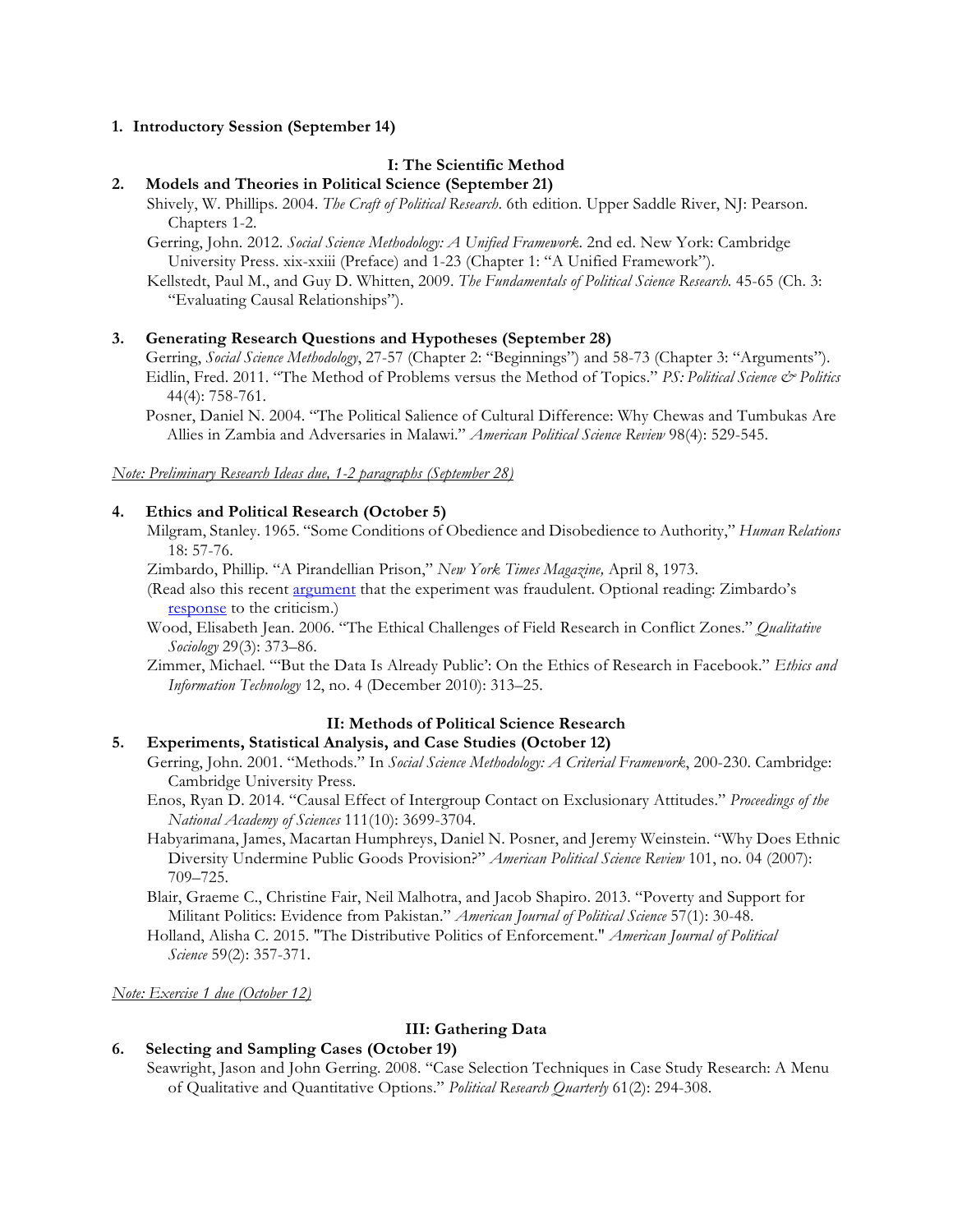- Geddes, Barbara. 1991. "How the Cases You Choose Affect the Answers You Get: Selection Bias in Comparative Politics." *Political Analysis* 2: 131-150.
- Shively, W. Phillips. 2012. "Selection of Observations for Study." In *The Craft of Political Research*, 97-110. London: Pearson Classics in Political Science.
- Pape, Robert A. 2003. "The Strategic Logic of Suicide Terrorism." *American Political Science Review* 97(3): 343–361.
- Ashworth, Scott, Joshua D. Clinton, Adam Meirowitz, and Kristopher W. Ramsay. 2008. "Design, Inference, and the Strategic Logic of Suicide Terrorism." *American Political Science Review* 102(2): 269–273.

### *Note: Research Question Statement due, 2 pages (October 19)*

### **7. Measurement (October 26)**

Gerring, *Social Science Methodology*, 155-94 (Chapter 7: "Measurements").

- Adcock, Robert, and David Collier. 2001. "Measurement Validity: A Shared Standard for Qualitative and Quantitative Research." *American Political Science Review* 95 (3): 529-546.
- Warwick, Paul, and Maria Zakharova. 2012. "Measuring the Median: The Risks of Inferring Beliefs from Votes." *British Journal of Political Science* 43 (1): 157-175.
- Brady, Henry et al. 2001. "Law and Data: The Butterfly Ballot Episode." *PS: Political Science and Politics*. 34(1): 59-69.

### *Note: Annotated citations due (October 26). You should set up a meeting with the TA in the next week if you haven't met already.*

## **8. Combining Methods (November 2)**

- Fearon, James and David Laitin. 2008. "Integrating Qualitative and Quantitative Research Methods." In *The Oxford Handbook of Political Methodology*, edited by Janet M. Box-Sheffenmeiser, Henry Brady and David Collier, 756-778. Oxford: Oxford University Press.
- James Mahoney and Gary Goertz. 2006. "A Tale of Two Cultures: Contrasting Quantitative and Qualitative Research." *Political Analysis* 14 (3): 227-249.
- Brady, Henry. 2010. "Data-Set Observations versus Causal-Process Observations: The 2000 U.S. Presidential Election." In *Rethinking Social Inquiry: Diverse Tools, Shared Standards*, ed. Henry Brady and David Collier, 237-242. Lanham, Maryland: Rowman & Littlefild Publishers, Inc..
- Lily Tsai, 2007. *Accountability Without Democracy: Solidary Groups and Public Goods Provision in Rural China*. 120-147.
- Nicholas L. Miller. 2014. "The Secret Success of Nonproliferation Sanctions." *International Organization* 68: 913-944.

### *Note: Exercise 2 due (November 2); Deadline to meet with TA (by November 2)*

**9. Guest lecture: Prof. Asya Magazinnik, MIT (November 9)** Reading TBA

*WRAP session on delivering the presentation will be held at recitation (November 12)*

**10. Guest lecture: Prof. In Song Kim, MIT (November 16)** Reading TBA

*WRAP session on writing the literature review will be held at recitation (November 19)*

## **11. Causal Methods and Causal Analysis (November 23)**

Gerring, *Social Science Methodology*, 197-217 (Chapter 8: "Causal Arguments") and 218-55 (Chapter 9: